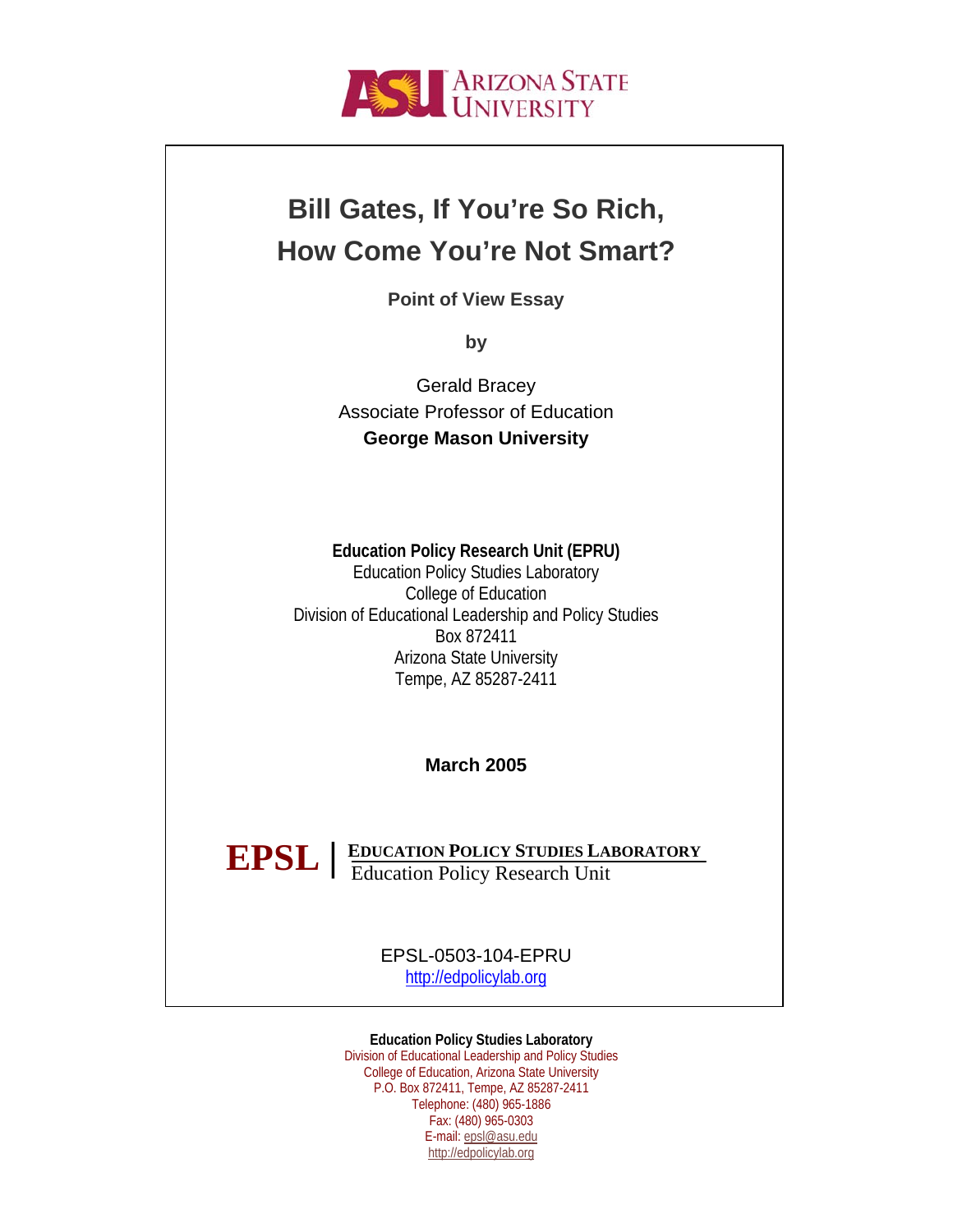## **Bill Gates, If You're So Rich, How Come You're Not Smart?**

\_\_\_\_\_\_\_\_\_\_\_\_\_\_\_\_\_\_\_\_\_\_\_\_\_\_\_\_\_\_\_\_\_\_\_\_\_\_\_\_\_\_\_\_\_\_\_\_\_\_\_\_\_\_\_\_\_\_\_\_\_\_\_\_\_\_\_\_\_\_\_\_\_\_\_\_\_\_

**March 9, 2005** 

**Gerald Bracey** 

**<<<>>>** 

\_\_\_\_\_\_\_\_\_\_\_\_\_\_\_\_\_\_\_\_\_\_\_\_\_\_\_\_\_\_\_\_\_\_\_\_\_\_\_\_\_\_\_\_\_\_\_\_\_\_\_\_\_\_\_\_\_\_\_\_\_\_\_\_\_\_\_\_\_\_\_\_\_\_\_\_\_\_

The "wealth clock" that tracks your net worth currently reads a little over \$60 billion, but if you had applied the same level of critical acumen to Microsoft's 1975 business plan as you recently applied to education while bashing American schools, Microsoft would have gone belly-up in 1976 (your focus was the high school, but you kept jumping illogically around to  $4<sup>th</sup>$  graders and  $8<sup>th</sup>$  graders, too).

You and the governors were quite vague about what makes the schools obsolete or what to do about it. What is it, exactly, that schools are not teaching that they need to?

Let's consider reading, math and science. Are schools obsolete because they teach these topics? International comparisons, I notice, assess…reading, math and science. You and the governors chose your statistics from these comparisons to put America in the worst possible light. I can't imagine leaders of any other country doing that, but you were wrong in any case.

For instance, in the 2003 Trends in International Mathematics and Science Study, 11 of 24 nations scored significantly higher than the U. S. in math at the fourth grade, but only 3 scored higher in science. At the eighth grade level, only 9 of the 44 countries scored significantly higher than the U. S. in math and only 7 scored higher in science. If American schools are obsolete, many other nations' schools are more archaic.

You claimed that our kids were at the top in fourth grade, but at the bottom by  $12<sup>th</sup>$ . To make that statement, you had to uncritically accept one of the worst comparisons in education history, that from 1995's Third International Mathematics and Science Study, Final Year Report. That study took extreme care to point out how very different that final year of secondary school is in different nations. Alas, the U. S. Department of Education presented this study as if it were an apples to apples comparison of high school seniors around the world. Apples to aardvarks is more like it. If you examine the scores of comparable students, U. S. students are average, as they were in eighth grade.

You said to the governors, "When I compare our high schools to what I see when I'm traveling abroad, I am terrified for our work force of tomorrow." Really? My guess is that